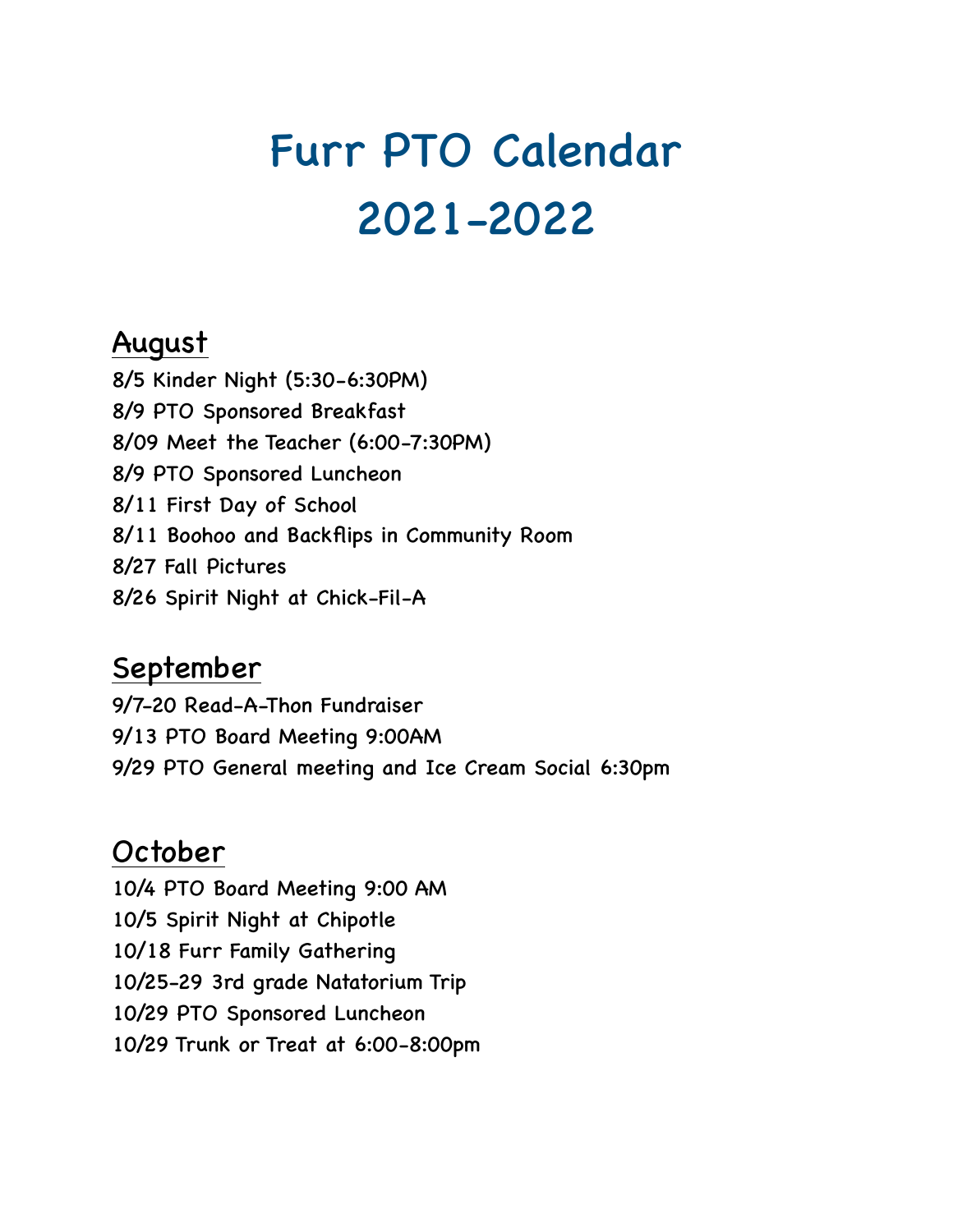### November

11/1 PTO Board Meeting 9:00 AM 11/15-19 Bookfair 11/17 Giving Tree for Teachers and Luncheon 11/18-19 Grandparents and Special Friends Day

#### December

12/6 PTO Board Meeting 9:00 AM 12/10 PTO Sponsored Breakfast 12/16 Hot Chocolate bar 12/17 Winter Party (Early Release)

## **January**

1/10 PTO Board Meeting 9:00 AM 1/13 Spirit Night at Chick-Fil-A 1/20 Meeting and Movie Night (General Board Meeting)

# **February**

2/3 Cultural Night 2/7 PTO Board Meeting 9:00 AM 2/10 Donut Date 2/14 Sweet Treats for teachers and Luncheon 2/24 Spirit Night

## March

3/3 Open House 3/7-11 Spring Break 3/21 PTO Board Meeting 9:00AM 3/23 PTO Sponsored Breakfast